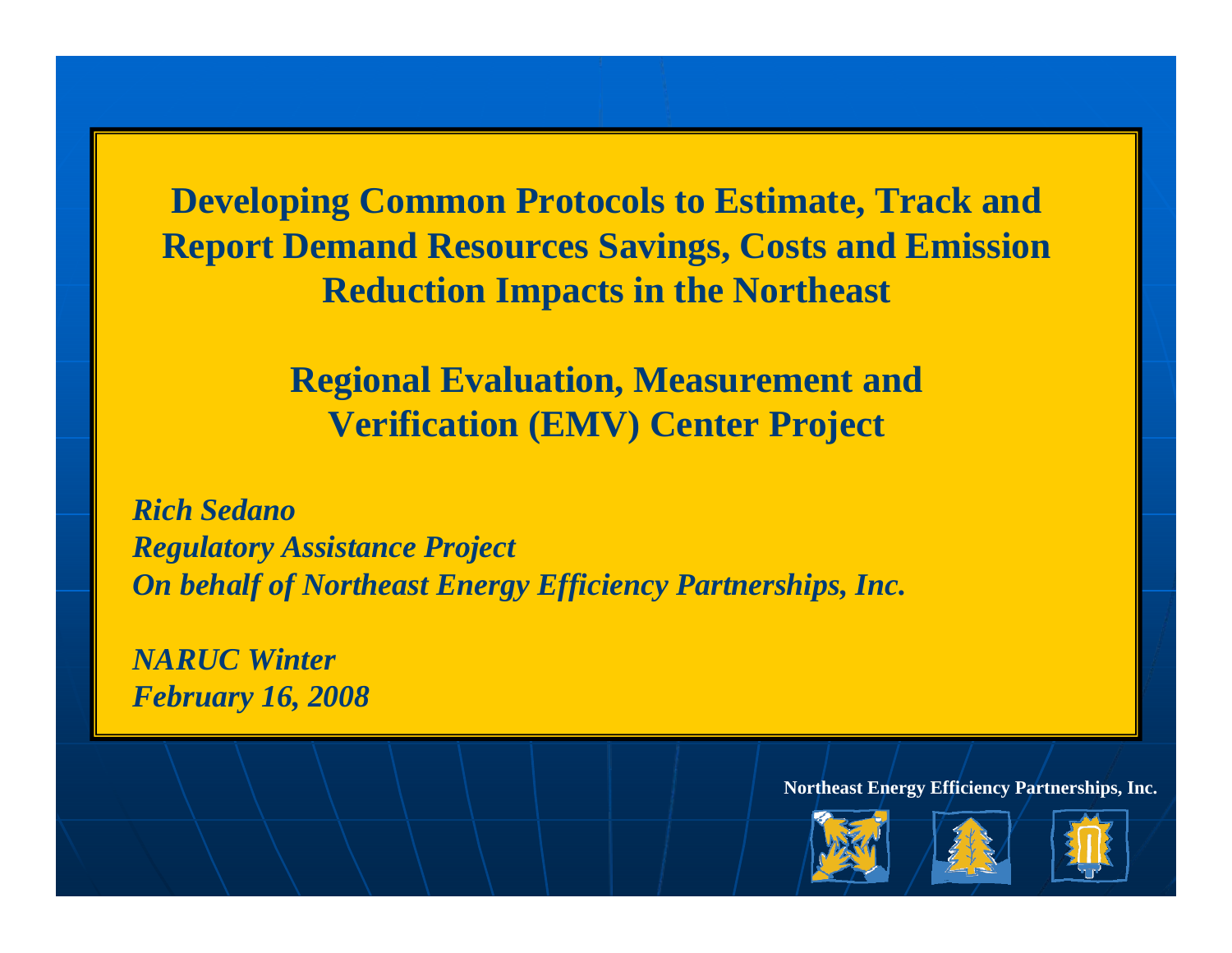## **Who is NEEP? Who is NEEP?**

### **Northeast Energy Efficiency Partnerships Northeast Energy Efficiency Partnerships** *"Facilitating partnerships to Facilitating partnerships to advance energy efficiency. advance energy efficiency. "*

- $\blacksquare$  Regional non-profit organization founded in 1996 with mission to promote the efficient use of energy use in buildings by:
	- Advancing energy efficiency policy in states/regior
	- • Facilitating coordinated program Facilitating coordinated program marketing and implementation ac marketing and implementation across program administrators in region
	- Advancing appliance standards
	- Updating building energy codes and promoting beyond code policies
- $\blacksquare$  Funding: Regional sponsors, private foundations, US EPA, US DOE
- $\blacksquare$  Region: New England, New York, Mid-Atlantic states
- $\blacksquare$  Role: Strategist, convener, facilitator, coordinator, educator
- $\textsf{\textbf{I}}$  Structure: Not-for-profit governed by Board of Directors and served by a professional staff (15 FTE)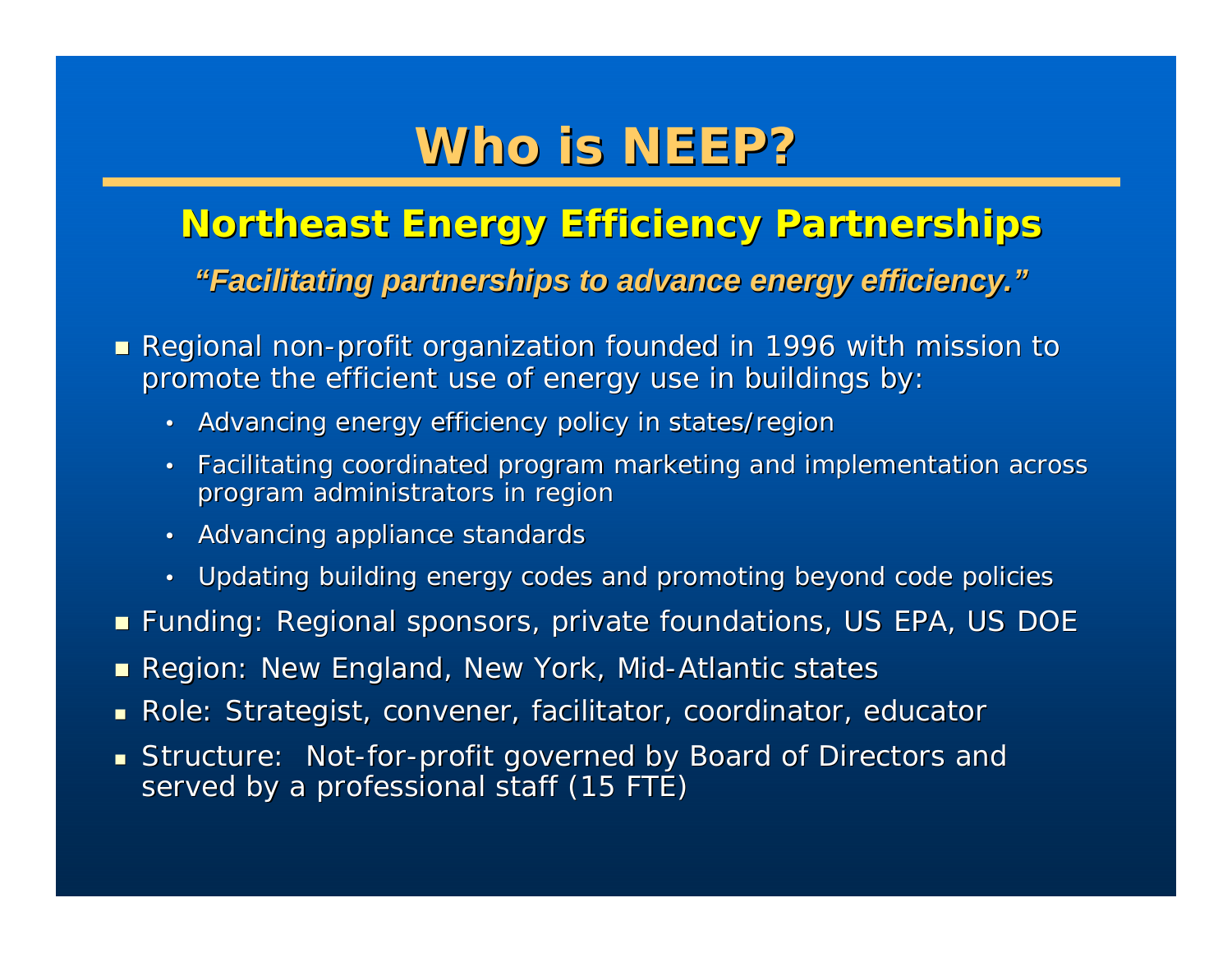## **EMV Center Project Background**

- NEEP Protocols Report (Jan . 2006) – lack of transparency and differences across state protocols in the Northeast
- ISO-Forward Capacity Market (FCM) June 2006
	- 6/06: New England Conf. of Public Utility Commissioners  $(NECPUC)$  – passed resolution committing states to work together to develop common protocols for EE
	- 7/06-3/07: State Program Working Group (SPWG) represented by EE PAs and New England energy regulators facilitated by NEEP  $\blacktriangleright$  provide input to ISO-NE M&V Manual  $|$
	- Some coordination between SPWG and merchant ESCOs
- •• Other Policy Needs: common M&V protocols for carbon (RGGI) and NOx attainment planning purposes





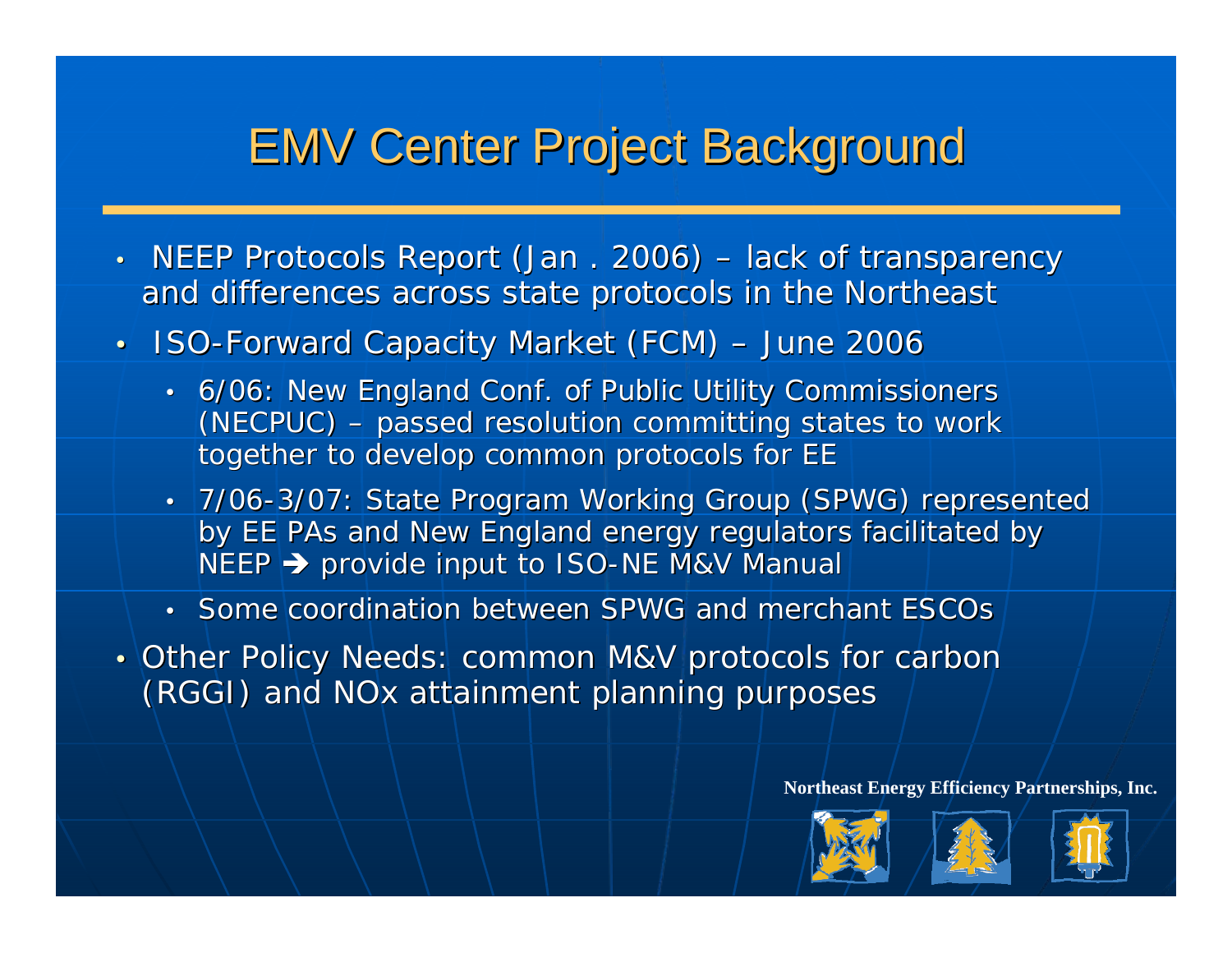#### SPWG Coordinated Research and Evaluation – –**- Current Activities**

- Electric energy efficiency evaluation, measurement and verification
- Priority: Develop common assumptions to support FCM M&V Plans (e.g., measure lives and persistence, end use load shapes to inform coincidence factors, etc.)
- •**Expand beyond ISO New England FCM needs?**
- •Expand beyond New England?
- $\bullet$   $\vdash$ Expand beyond state-funded EE programs (coordinate with merchant EE providers)? merchant EE providers)?
- $\bullet$  .  $\,\cdot\,$  Issues of data confidentiality





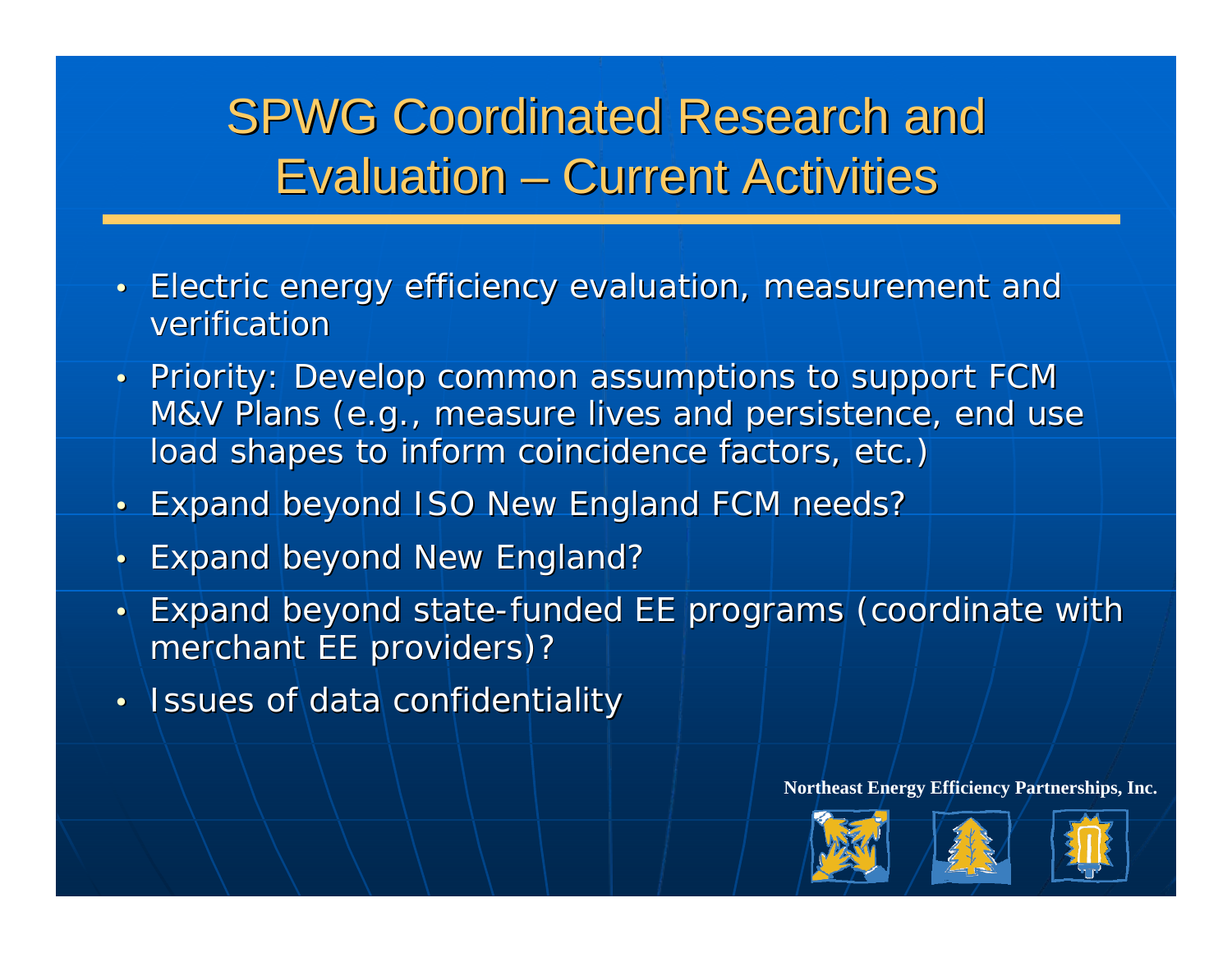## Northeast EM&V Center Project – Overview

- $\bullet$  . • Project kick–off: Advisory Committee convened 10/07
- $\bullet$   $\overline{\phantom{a}}$ • Phase I: Feasibility/scoping study by 2/08
- $\bullet$  . • Phase II: EMV Center Development Plan by 4/08
- $\bullet$ • Phase III: Funding and Implementation start in Fall 2008?





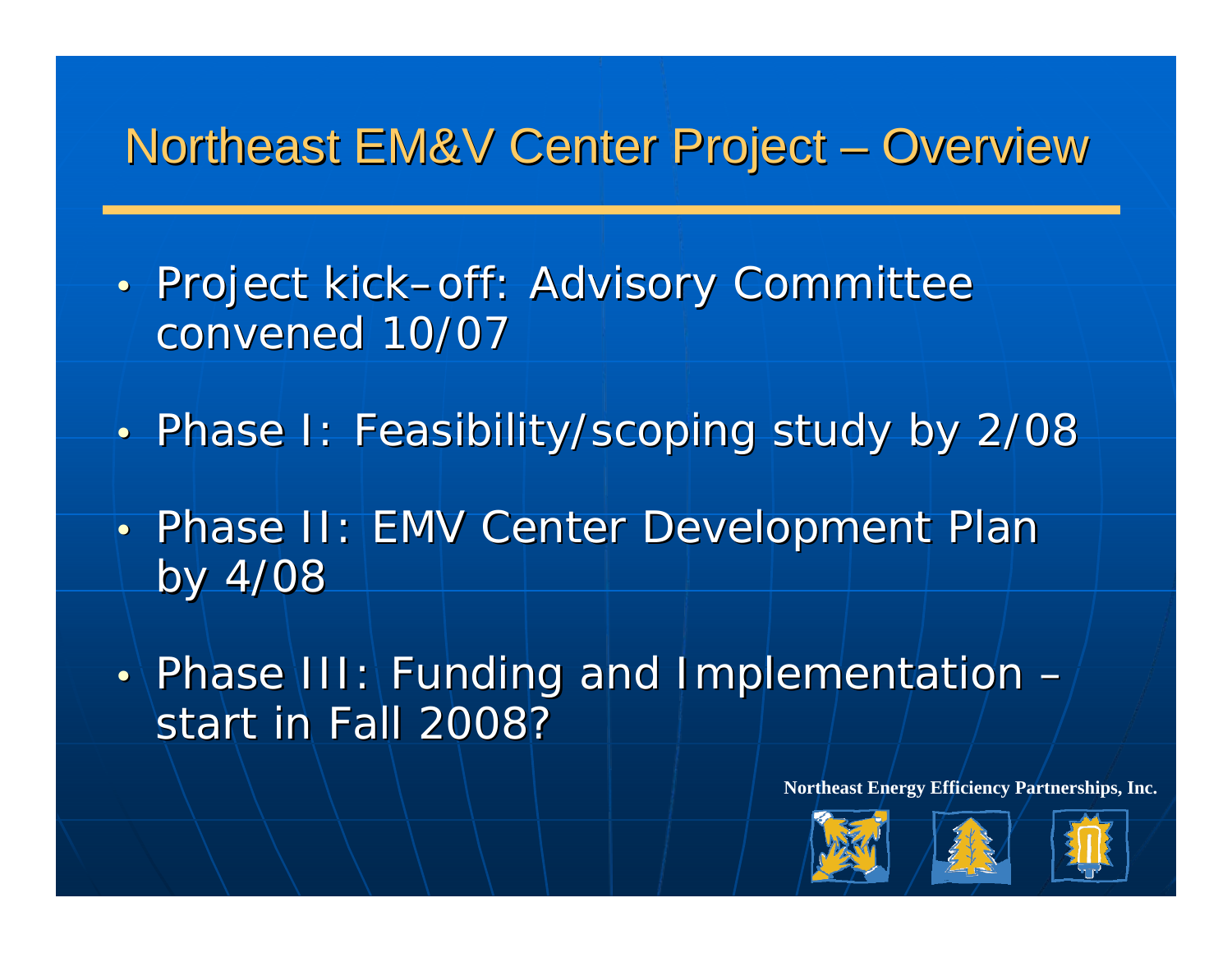## Northeast EM&V Center – Stakeholder Input

- In-depth, confidential interviews with key stakeholders to test concepts/scope of EMV center (Nexus Market Research)
- Interview guide developed based on input from project Advisory Committee
- Questions focused on scope (geographic, technology, fuel), core functions, housing and funding of potential EMV center
- Draft report completed Jan. 10, final report due mid Feb. 2008





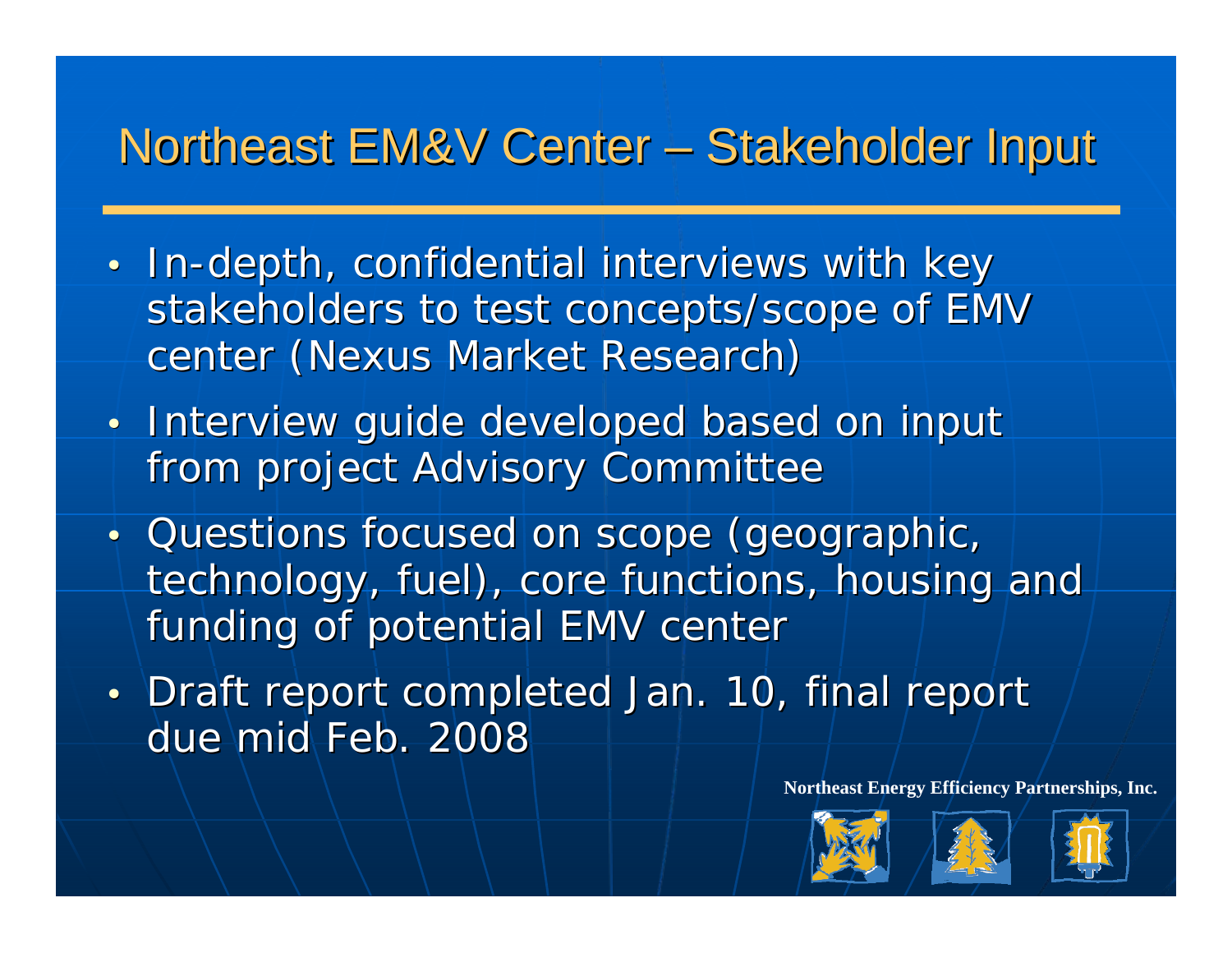## **NEEP Recommendations** for Northeast EMV Center

### • Based on:

- NMR interview results
- $\bullet$  .  $\bm{\cdot}$  Advisory Committee written responses to interview guide  $\bm{\cdot}$
- •• NEEP Board member input
- Presented to Project Advisory Committee Jan. 18
- Serving as basis for EMV Center Development Plan (Feb-April 2008)
- Addressing specific information "gaps"





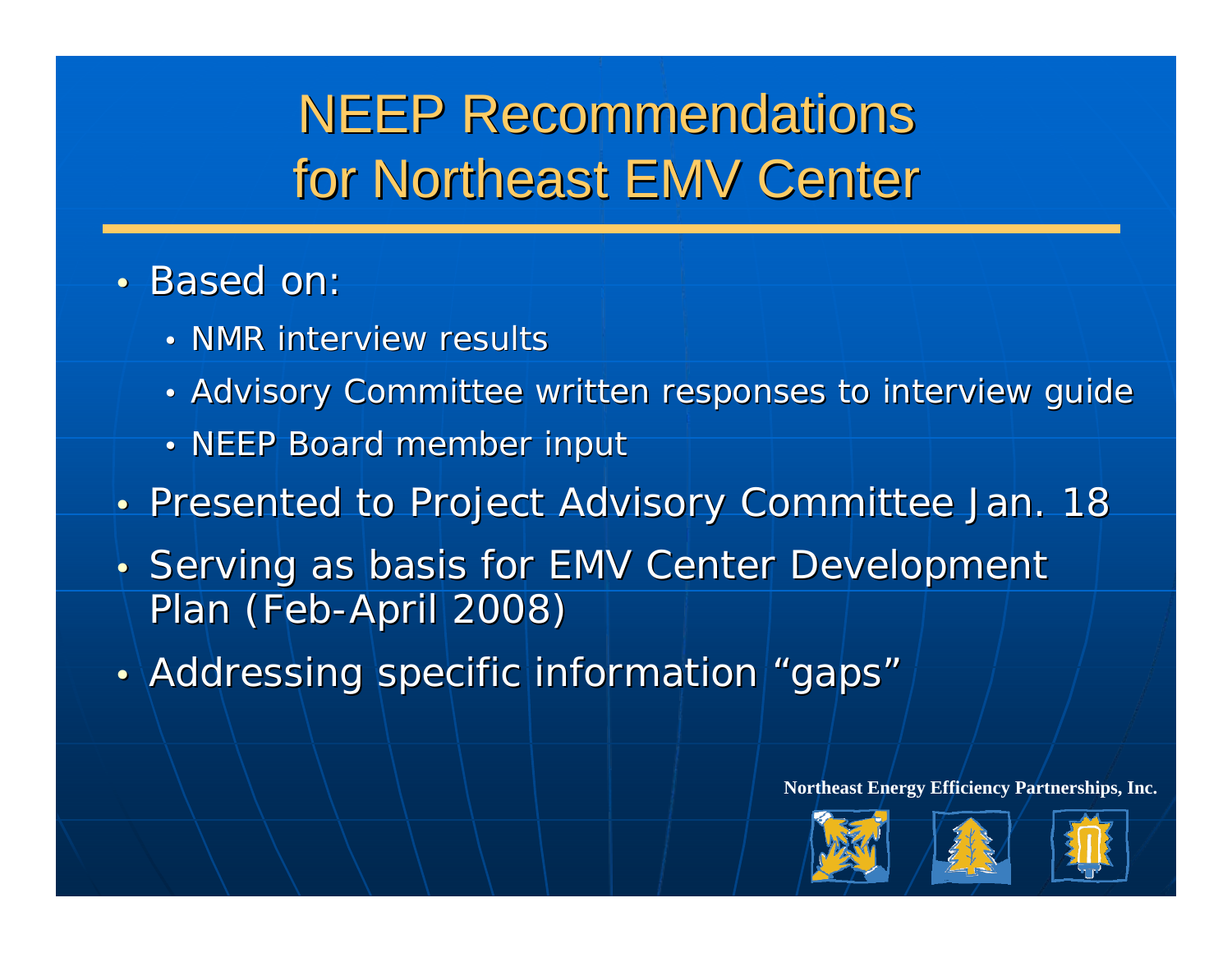## **Northeast EM&V Center: Overarching Goal**

To support the development and use of common and/or consistent protocols to estimate, track and report the savings, cost and emission reduction impacts of demand side resources implemented pursuant to state and regional energy and environmental policies.





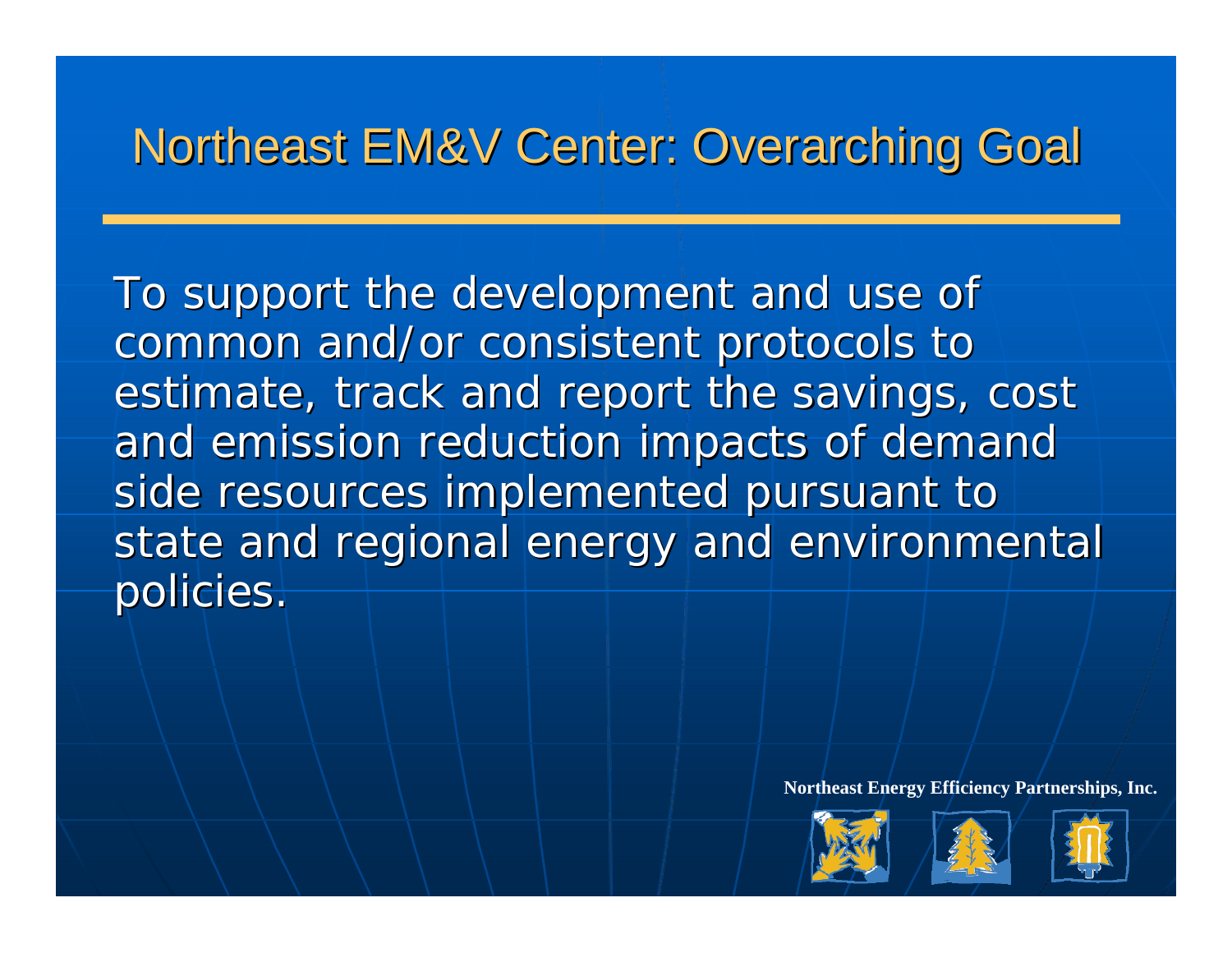### **Northeast EM&V Center: Policy/Market Drivers**

- $\bullet$  . Participation and reliability of demand resources in the New Participation and reliability of demand resources in the New
- Potential participation and reliability of demand resources in other capacity markets (PJM and NY)
- Assessments of demand resource impacts on carbon<br>markets (RGGI), and achieving state and regional climate<br>change action plan goals
- Assessments of demand resource impacts on achieving<br>State/regional ozone attainment levels
- Consistency across states in resource planning activities through procurement and other public policies
- Support for regional energy efficiency credit (EECs) program?





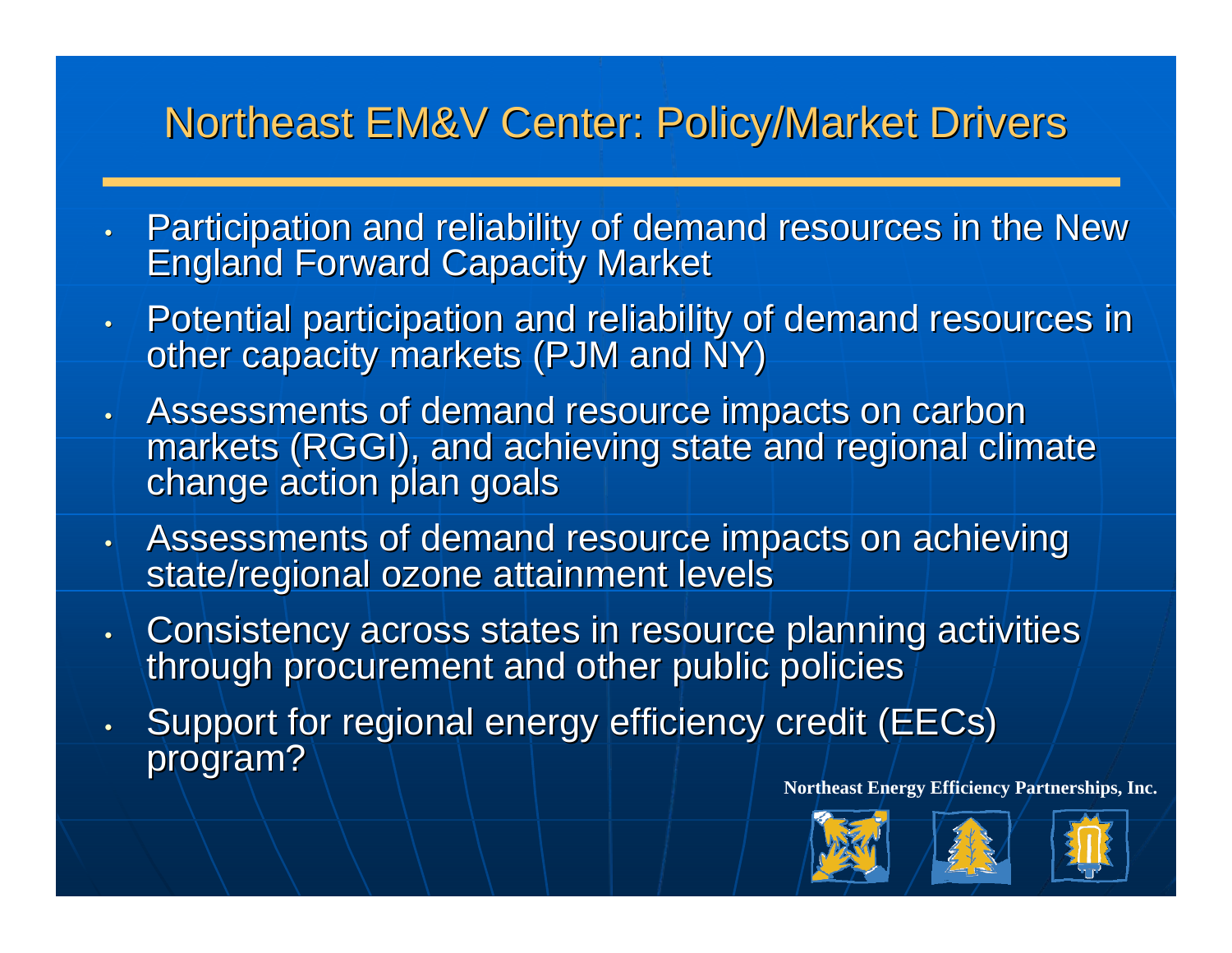### Northeast EM&V Center: Approach and Timeframe

### Approach:

Establish a regional stakeholder forum convened and facilitated by NEEP to implement an initial three-year plan to address priority issues and needs for defined audiences.

#### Timeframe:

Specific recommendations for Years 1-3, with recommendations for "Later" based on success of first years, the demand for services, and available resources





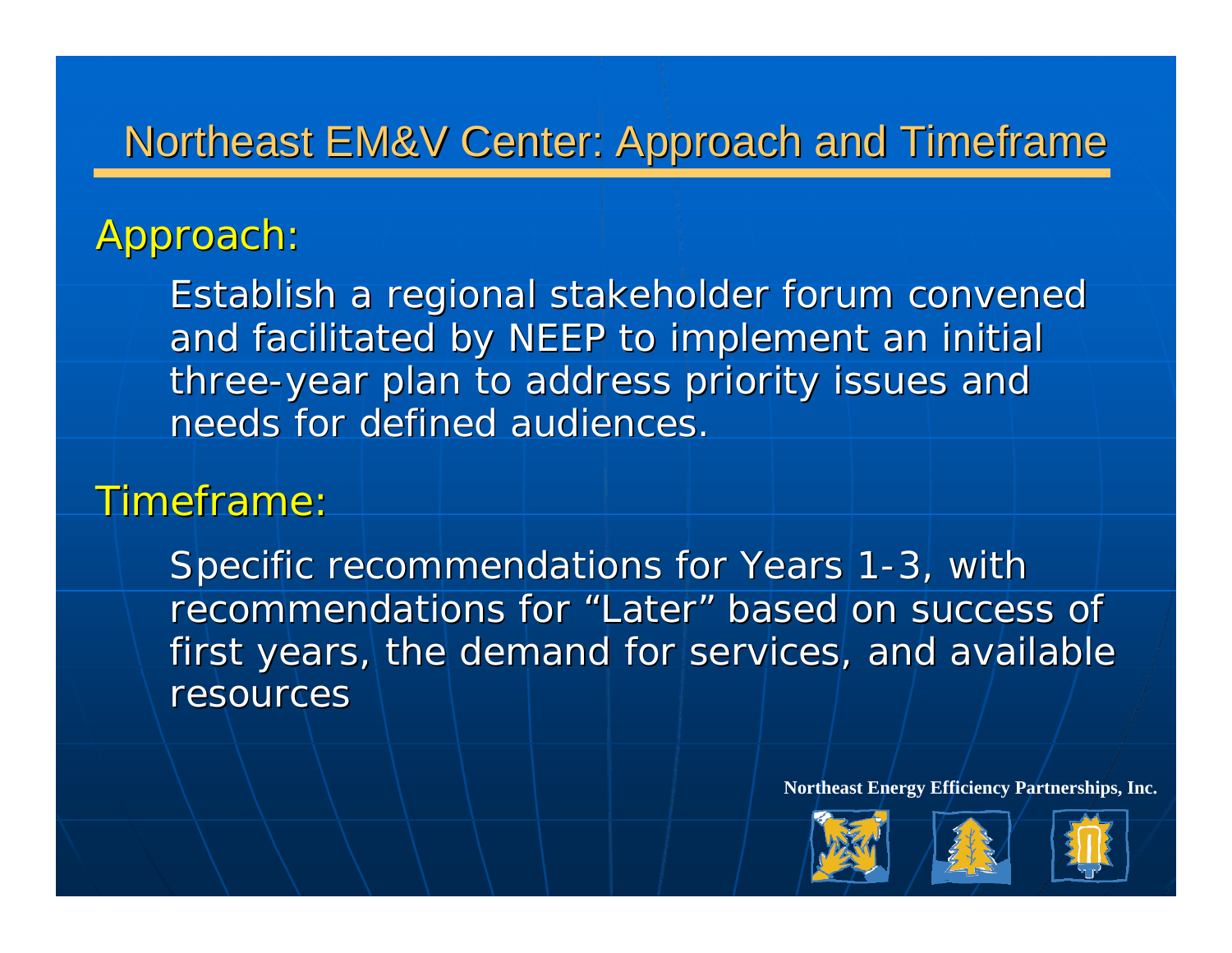## Northeast EM&V Center: Customers

#### $\overline{\phantom{0}}$ **Practitioners**

- $\bullet$ L Program administrators (utilities, state agencies/authorities, municipal utilities, aggregators) aggregators)
- Merchant energy providers
- $\blacksquare$ State regulators
	- **Energy/utility regulators**
	- $\bullet$   $\vdash$ Air regulators
- $\blacksquare$ **Independent System Operators/Regional** Transmission Owners
- **Northeast Energy Efficiency Partnerships, Inc.**<br> **Example: And DOE)** (EPA and DOE) (Northeast Energy Efficiency Partnerships, Inc. П





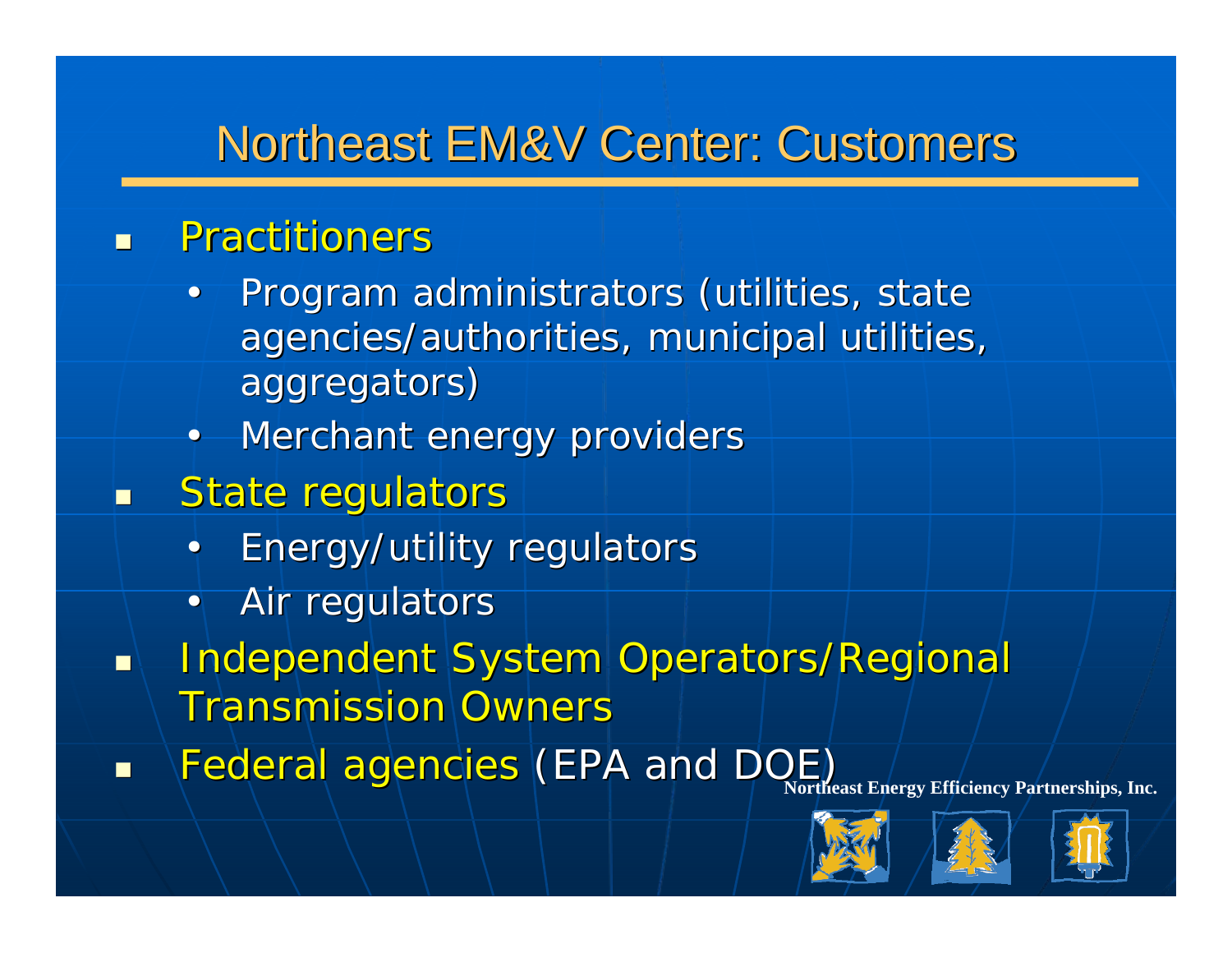## Northeast EM&V Center: Scope

|                | Geographic                                                                                                                                                                | <b>Technology</b>                                                             | <b>Fuel</b>                                    |
|----------------|---------------------------------------------------------------------------------------------------------------------------------------------------------------------------|-------------------------------------------------------------------------------|------------------------------------------------|
| <b>Yrs 1-3</b> | Wholesale capacity<br>$\bullet$<br>markets: New England,<br>and NY and PJM states<br>(as markets broaden to<br>other demand resources)<br><b>RGGI states</b><br>$\bullet$ | $\bullet$ EE products and<br>services<br><b>Demand Response</b><br>$\bullet$  | Electricity (Yrs 1-2)<br>Natural Gas (Yrs 2-3) |
| Later          | Other states<br>$\bullet$                                                                                                                                                 | <b>Combined Heat Power</b><br><b>Building Integrated</b><br><b>Renewables</b> | Fuel Oil - maybe<br>$\bullet$                  |
|                |                                                                                                                                                                           |                                                                               |                                                |





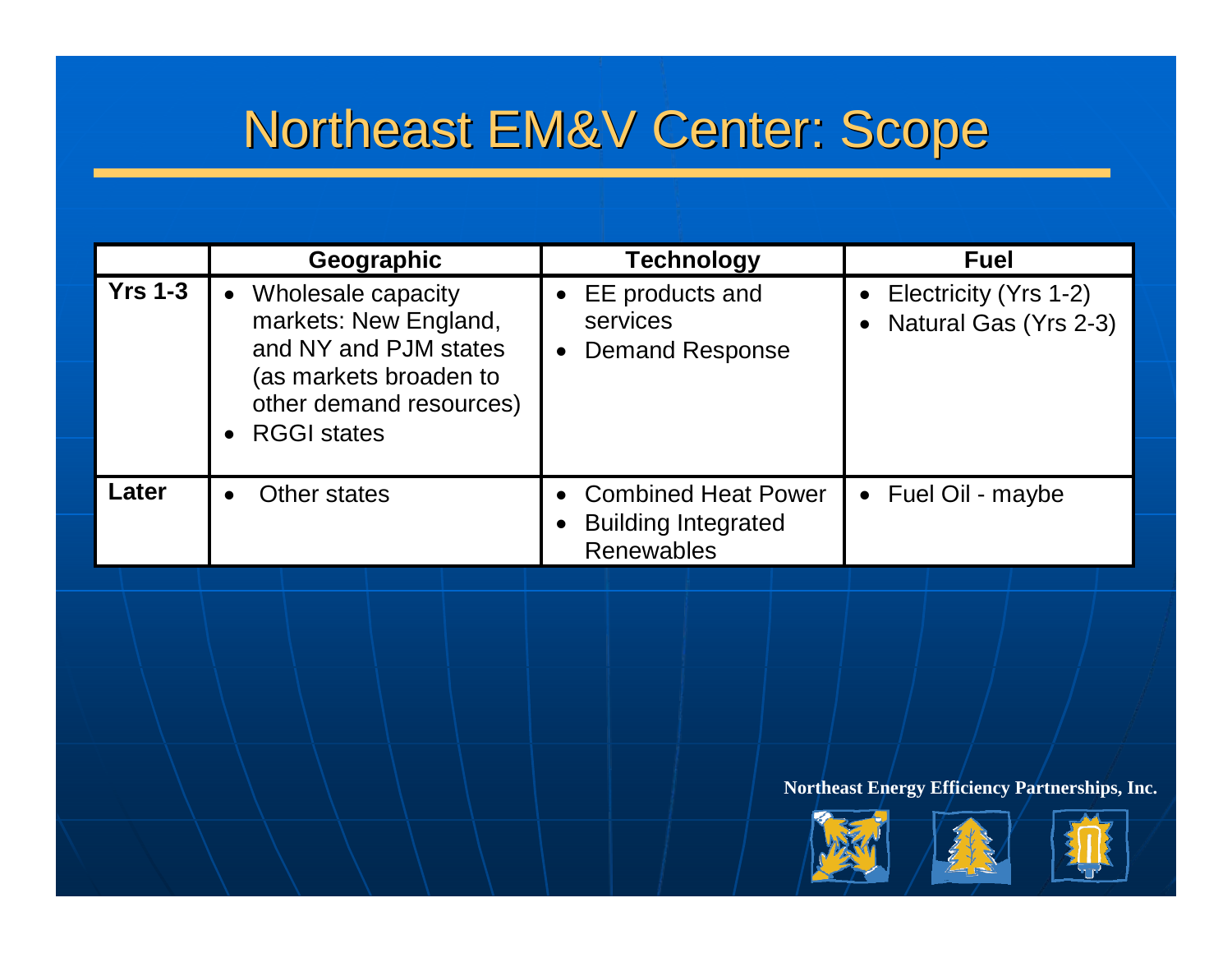# Function #1 (Yrs 1-3): Facilitate Development<br>The Common Protocols or Guidelines for:

- EM&V definitions/terms
- EM&V methods
- $\bullet$  Energy and demand savings (stipulated Energy and demand savings (stipulated values, input assumptions, algorithms)
- Savings precision/accuracy
- Application of free ridership and spillover
- Reporting formats for state level savings, cost and emission reduction data





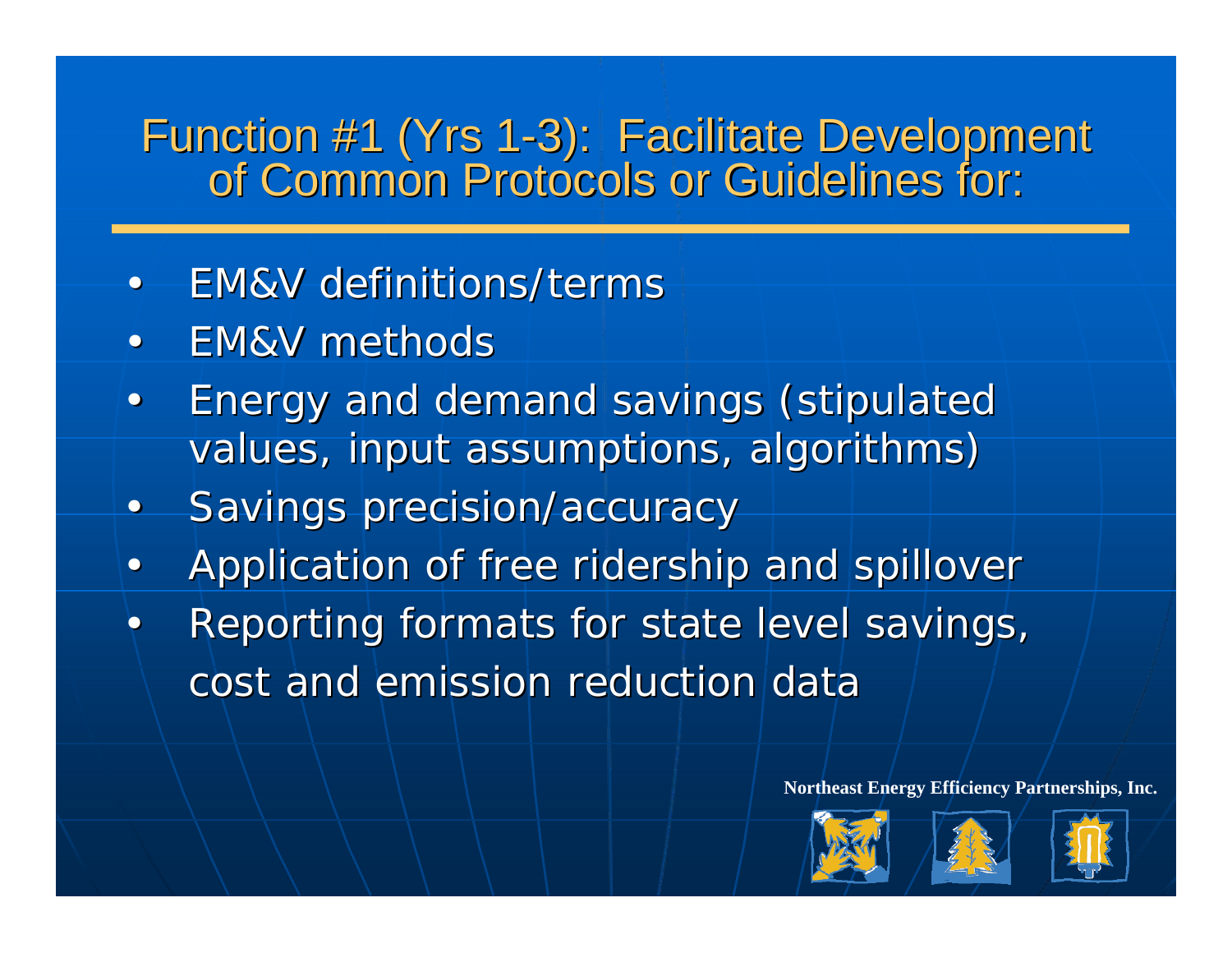## Function #2 (Yrs 1-3): Facilitate Coordinated Research and Facilitate Coordinated Research and **Evaluation Activities**

- Develop regional, multi-year plan for priority joint research and evaluation needs (e.g., load shape analyses, baseline studies, persistence studies, etc.)
- Develop and issue RFPs for research sponsors
- •Conduct joint research and evaluation through Conduct joint research and evaluation through third party contractors





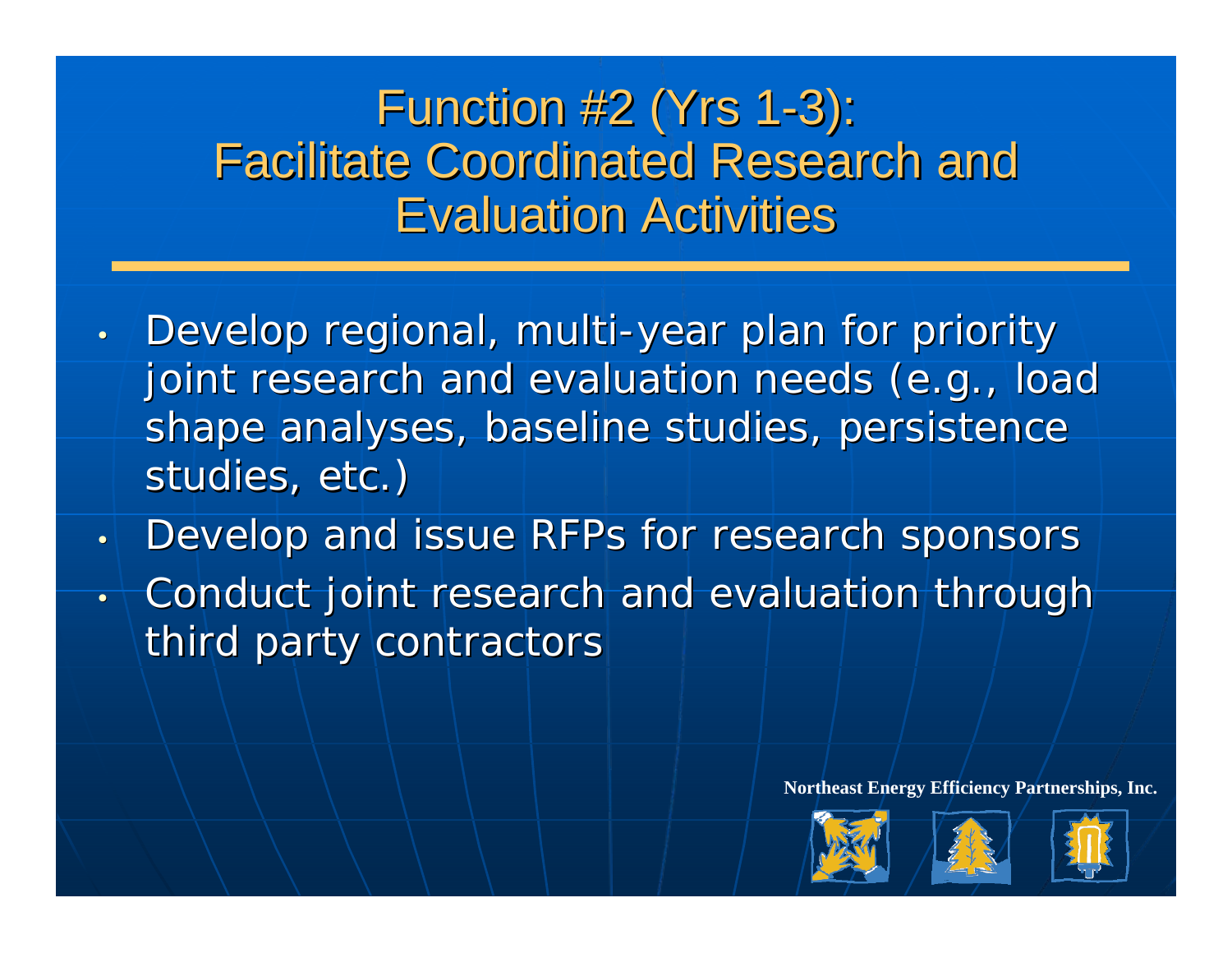Function #3 (Yrs 1-3): Provide Access to Common Protocols/Guidelines, and Supporting Info.

- Develop and maintain a central on-line database of savings assumptions/stipulated values (based<br>on development of common protocols) and<br>provide technical support
- **Post coordinated research and evaluation** studies and other publicly available data used as<br>basis for common protocols to website (and/or link to existing on-line databases)
- Monitor and post information regarding state/regional policies and proceedings on<br>EM&V requirements





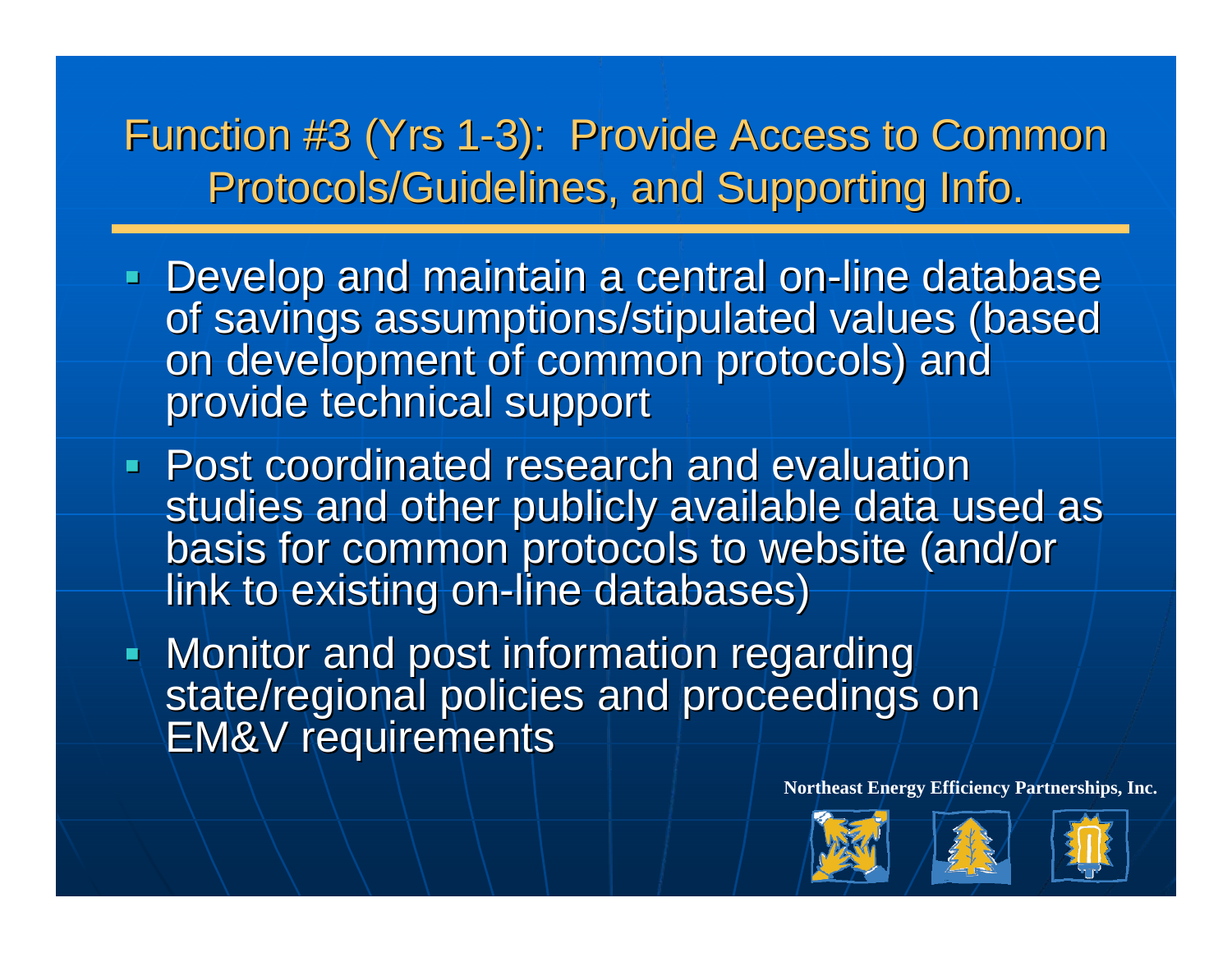### Functions #4 and #5 (Later):

### $#4$  - Data Collection and Reporting:

- Develop web-based templates for reporting savings data
- Collect and aggregate state data to regional level
- Develop reports on impact of energy and demand savings relative to regional energy and environmental goals

### $#5$  - Training and Custom Services:

- Provide targeted training using web-based curricula (e.g., training on EM&V methods, other protocols supported by center/forum)
- Provide custom services as needed on fee-for-service basis (e.g., preparing custom reports, conducting specific research beyond general EMV center needs)





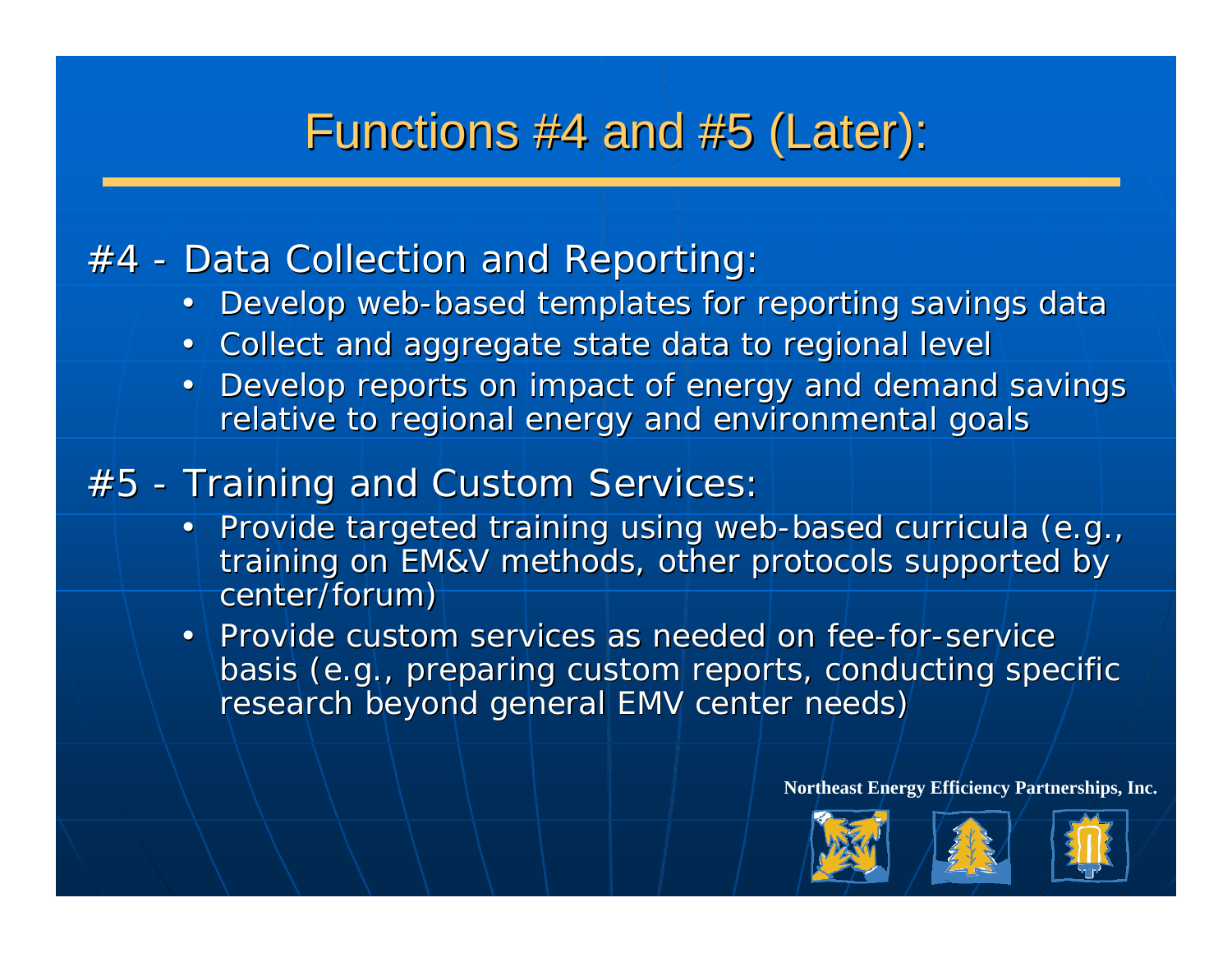### Northeast EM&V Center: Structure and Governance



- Build support for and direct Forum activities and funding
- Endorse for state adoption protocols and materials developed through Forum
- Provide clear, accountable governance structure
- Encourage transparency (e.g., access to info, public agendas)
- Adopt provisions to protect confidential or market sensitive information

#### **NEEP**

- Convene, facilitate Steering and Project Committees
- Develop, issue RFPs for Steering Committee and Project Committees to retain third party contractors/consultants
- Manage Committee contractors and consultants
- Provide administrative and organizational support

#### **Third Party Contractors/Consultants**

- Advise protocol development
- Conduct coordinated research and evaluation;
- Develop and maintain forum website
- Develop and maintain on-line database for common protocols

#### **Project Committees (EE/DR)**

Protocol **Development** Research and **Evaluation** Data/Access **Reporting** 

Forum Stakeholders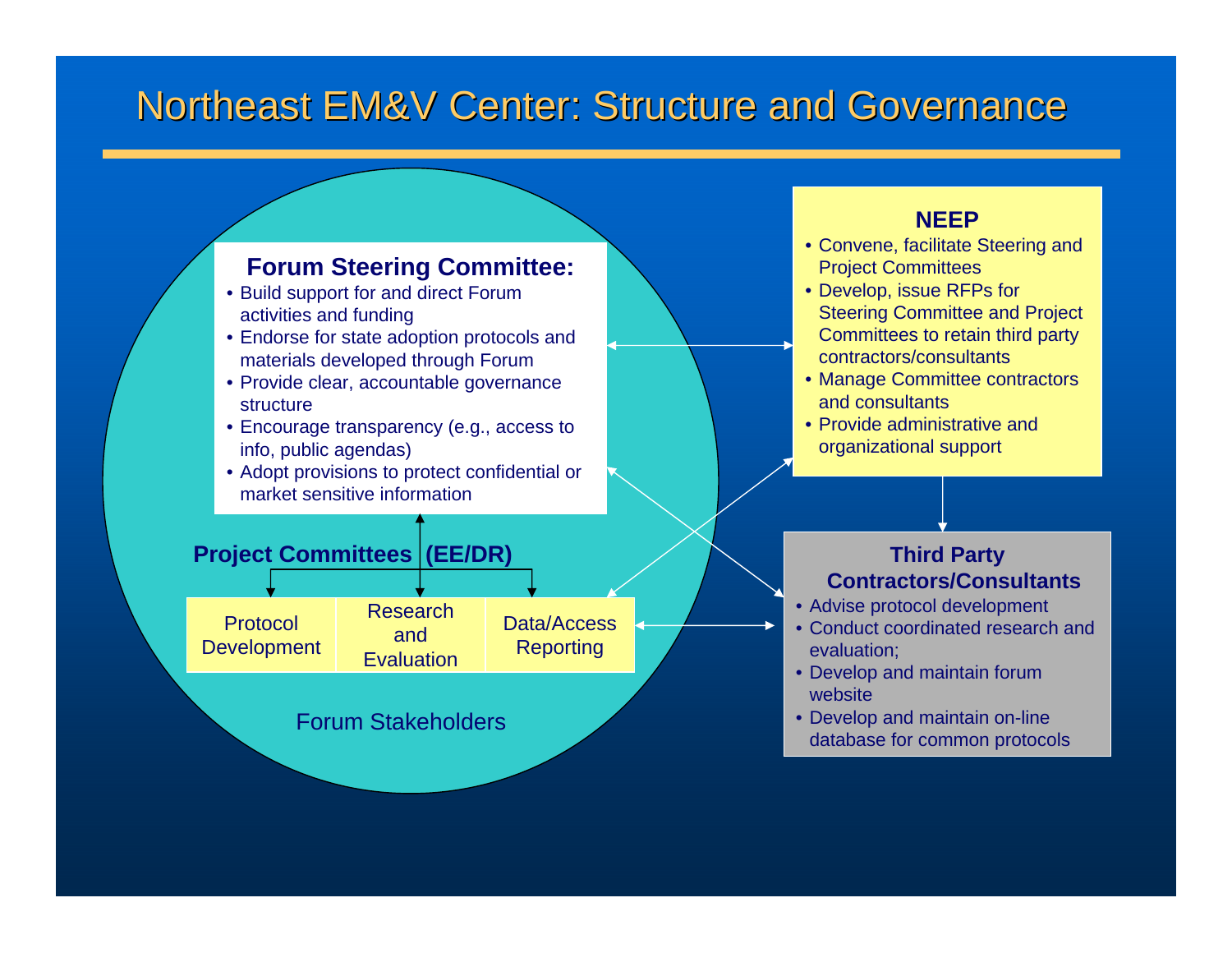## Northeast EM&V Center: Funding

**Start-up/Establishment Costs:** • Founding membership/subscription • Grant or project underwriting **DR-going Operating Costs:** • Annual subscription • Membership service •Grants • Fee for service





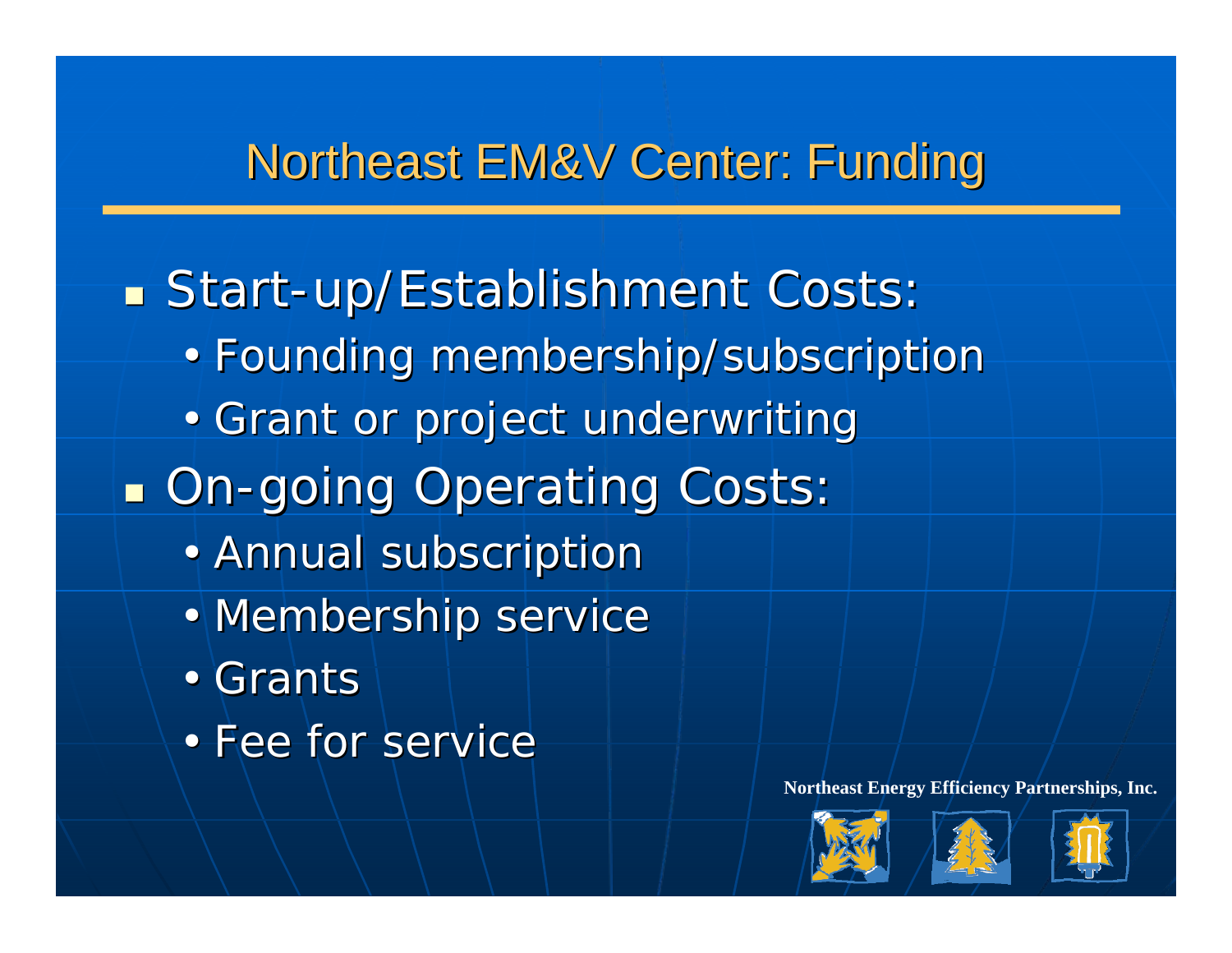## Advisory Committee Feedback 1/18/08 Advisory Committee Feedback 1/18/08

#### Supports NEEP recommendations, in particular:

- EMV Center to serve energy and environmental policy
- Initial attention to EE and DR, electric and natural gas
- Focused agenda responsive to pressing near-term needs with eye to longer term issues and needs
- Proposed organizational/governance structure

#### Identify and focus on Year 1 priority tasks

Implement EMV center/forum ASAP

Additional input needed during Development Phase:

- NY ISO, PJM RTO
- Demand response providers
- Natural gas efficiency program administrators
- **Northeast Energy Efficiency Partnerships, Inc.** Expertise outside of Northeast (e.g., NW Regional Technical Forum, CA DEER, other)





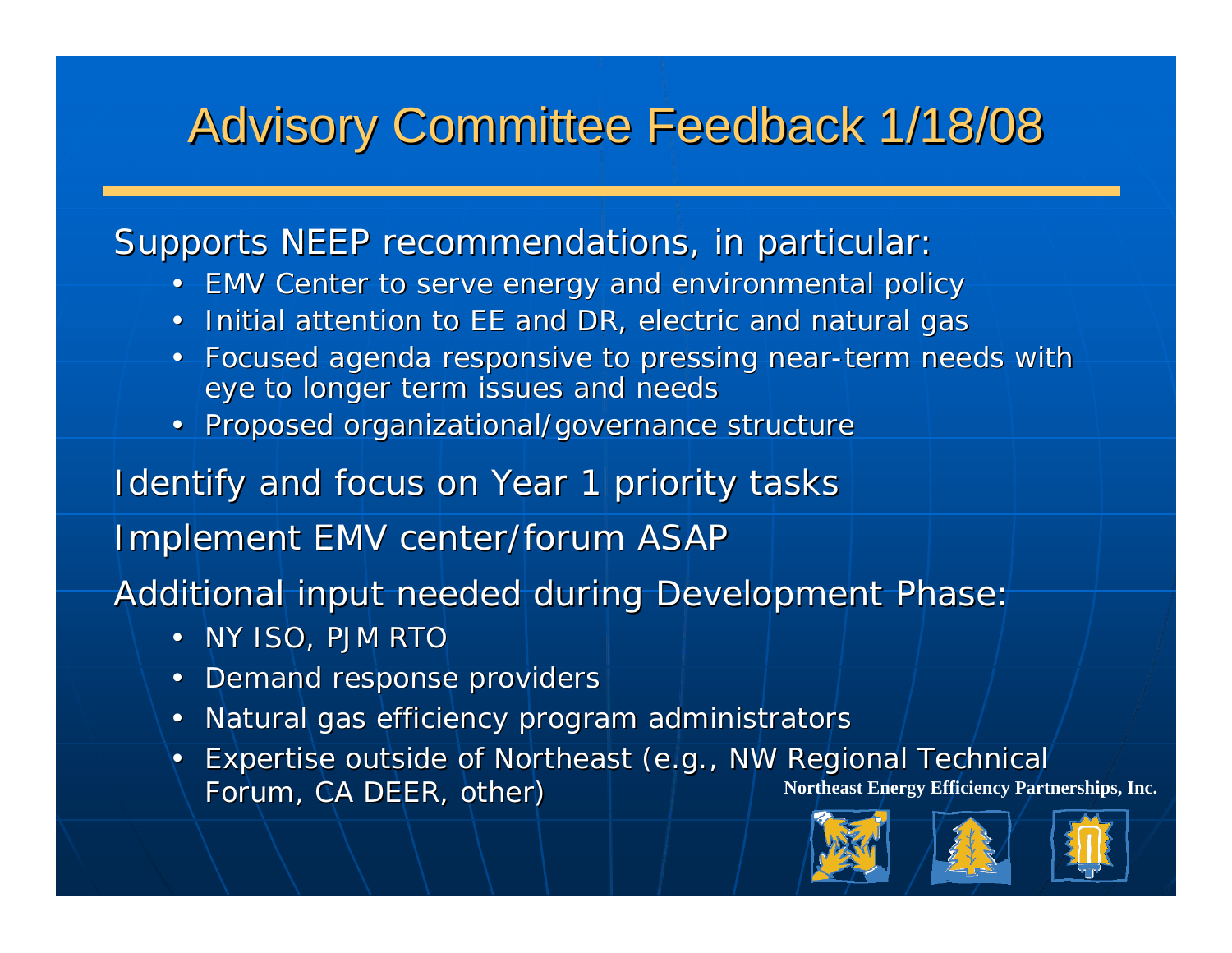Coordinate with State, Regional and **National M&V Activities** 

- $\mathbb{Z}^2$  $\blacksquare$  Existing and emerging state M&V protocols  $\mathbb{R}^2$  $\blacksquare$  Regional – NE-ISO FCM protocols, NY ISO needs, PJM RPM developments
- $\blacksquare$  National
	- NAESB project (demand response and EE)
	- $\bullet$   $\top$ • US EPA NAPEE project (Model Impact **Evaluation Guide)**





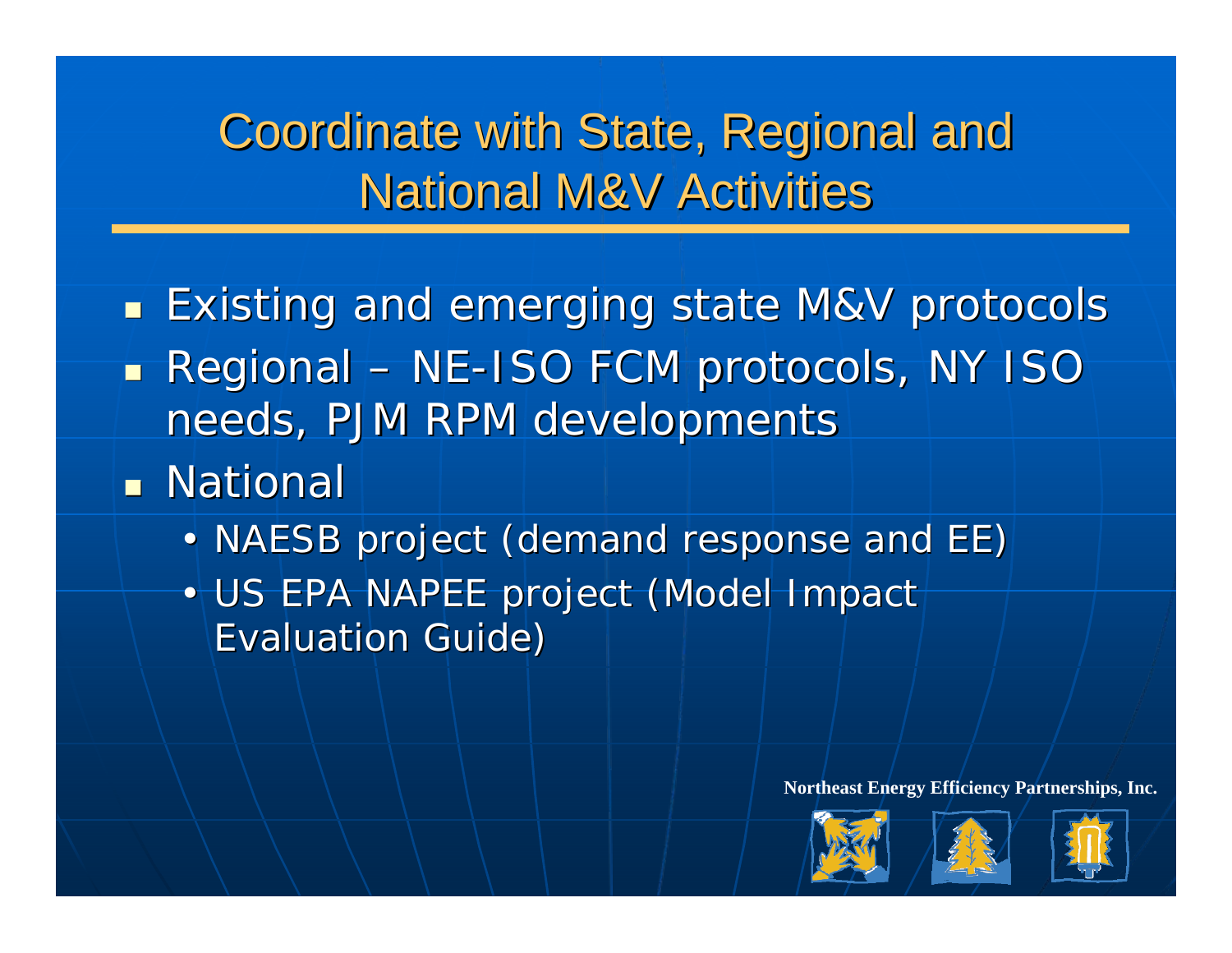### Northeast EM&V Center/Forum: Project Schedule

- $\bullet$  .  $\boldsymbol{\cdot}$  Final NMR Feasibility Report and NEEP Recommendations – mid February
- •. NEEP Development Plan:
	- Draft Development Plan end of March
	- Final Plan end of April
	- Start-up fundraising Spring/Summer '08
	- Plan Implementation -Fall '08?